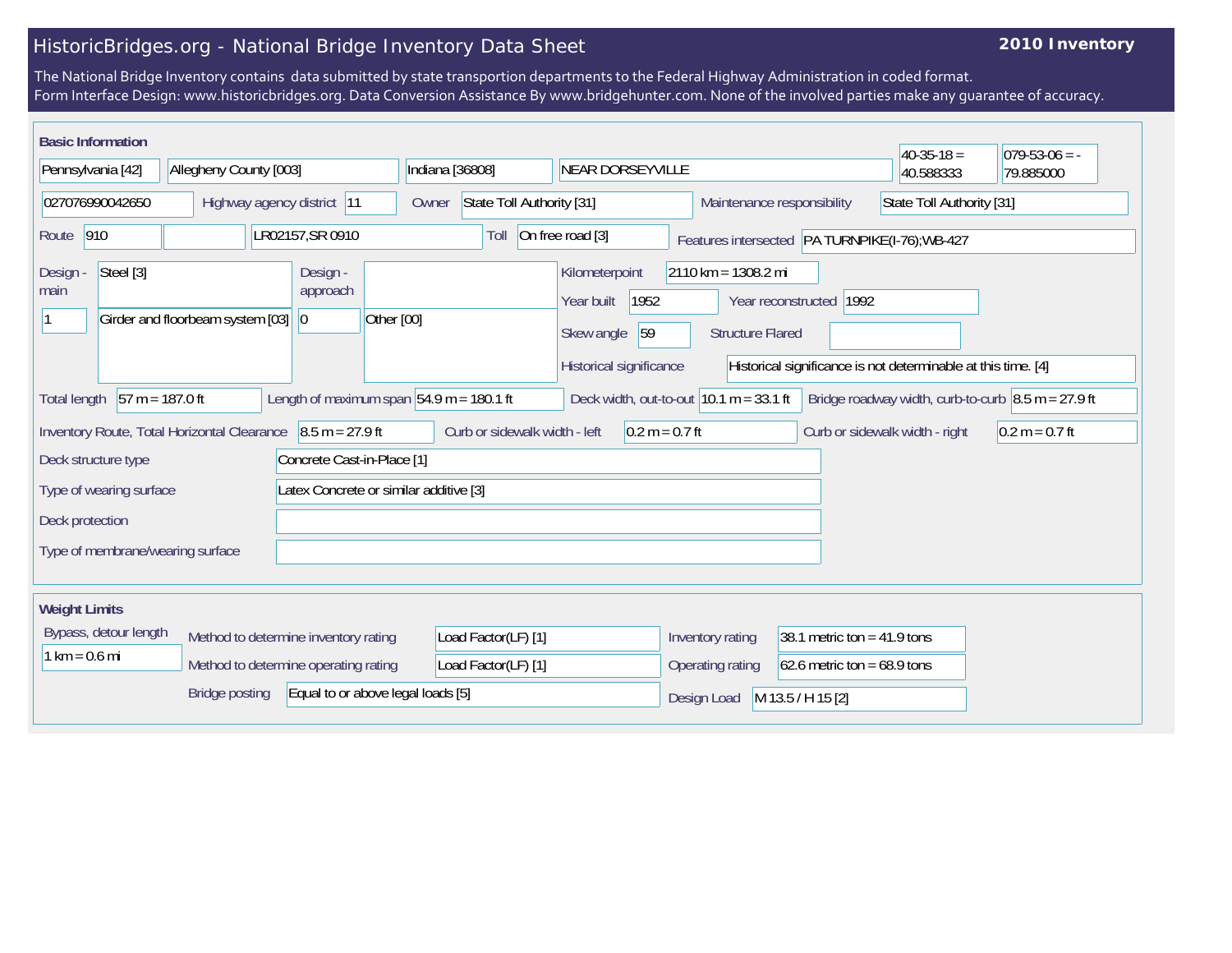| <b>Functional Details</b>                                                                                                                          |                                                                                                                                       |                              |                                                       |  |  |  |
|----------------------------------------------------------------------------------------------------------------------------------------------------|---------------------------------------------------------------------------------------------------------------------------------------|------------------------------|-------------------------------------------------------|--|--|--|
| Average daily truck traffi  4<br><b>Average Daily Traffic</b><br>5763                                                                              | Year 2009<br>%                                                                                                                        | Future average daily traffic | 2011<br>30402<br>Year                                 |  |  |  |
| Minor Arterial (Urban) [16]<br>Road classification<br>Approach roadway width<br>$8.5 m = 27.9 ft$<br>Lanes on structure 2                          |                                                                                                                                       |                              |                                                       |  |  |  |
| Type of service on bridge Highway [1]                                                                                                              | Direction of traffic 2 - way traffic [2]                                                                                              |                              | Bridge median                                         |  |  |  |
| No parallel structure exists. [N]<br>Parallel structure designation                                                                                |                                                                                                                                       |                              |                                                       |  |  |  |
| Highway, with or without ped Lanes under structure<br>Navigation control<br>Not applicable, no waterway. [N]<br>Type of service under bridge<br> 4 |                                                                                                                                       |                              |                                                       |  |  |  |
| Navigation horizontal clearance $ 0 = N/A$<br>Navigation vertical clearanc<br>$0 = N/A$                                                            |                                                                                                                                       |                              |                                                       |  |  |  |
|                                                                                                                                                    | Minimum vertical clearance over bridge roadway<br>Minimum navigation vertical clearance, vertical lift bridge<br>$10 m = 32.8 ft$     |                              |                                                       |  |  |  |
| Minimum lateral underclearance reference feature Highway beneath structure [H]                                                                     |                                                                                                                                       |                              |                                                       |  |  |  |
|                                                                                                                                                    | Minimum lateral underclearance on left 43 m = 141.1 ft<br>Minimum lateral underclearance on right $ 11.6 \text{ m} = 38.1 \text{ ft}$ |                              |                                                       |  |  |  |
| Minimum Vertical Underclearance $ 5 m = 16.4 ft$                                                                                                   | Minimum vertical underclearance reference feature Highway beneath structure [H]                                                       |                              |                                                       |  |  |  |
| Appraisal ratings - underclearances Somewhat better than minimum adequacy to tolerate being left in place as is [5]                                |                                                                                                                                       |                              |                                                       |  |  |  |
| <b>Repair and Replacement Plans</b>                                                                                                                |                                                                                                                                       |                              |                                                       |  |  |  |
| Type of work to be performed                                                                                                                       | Work to be done by contract [1]<br>Work done by                                                                                       |                              |                                                       |  |  |  |
| Other structural work, including hydraulic<br>replacements. [38]                                                                                   | Bridge improvement cost<br>$\vert 0 \vert$                                                                                            | Roadway improvement cost     | 0                                                     |  |  |  |
|                                                                                                                                                    | Length of structure improvement                                                                                                       | $67 m = 219.8 ft$            | Total project cost<br>1000                            |  |  |  |
|                                                                                                                                                    | Year of improvement cost estimate                                                                                                     |                              |                                                       |  |  |  |
|                                                                                                                                                    | Border bridge - state                                                                                                                 |                              | Border bridge - percent responsibility of other state |  |  |  |
|                                                                                                                                                    | Border bridge - structure number                                                                                                      |                              |                                                       |  |  |  |